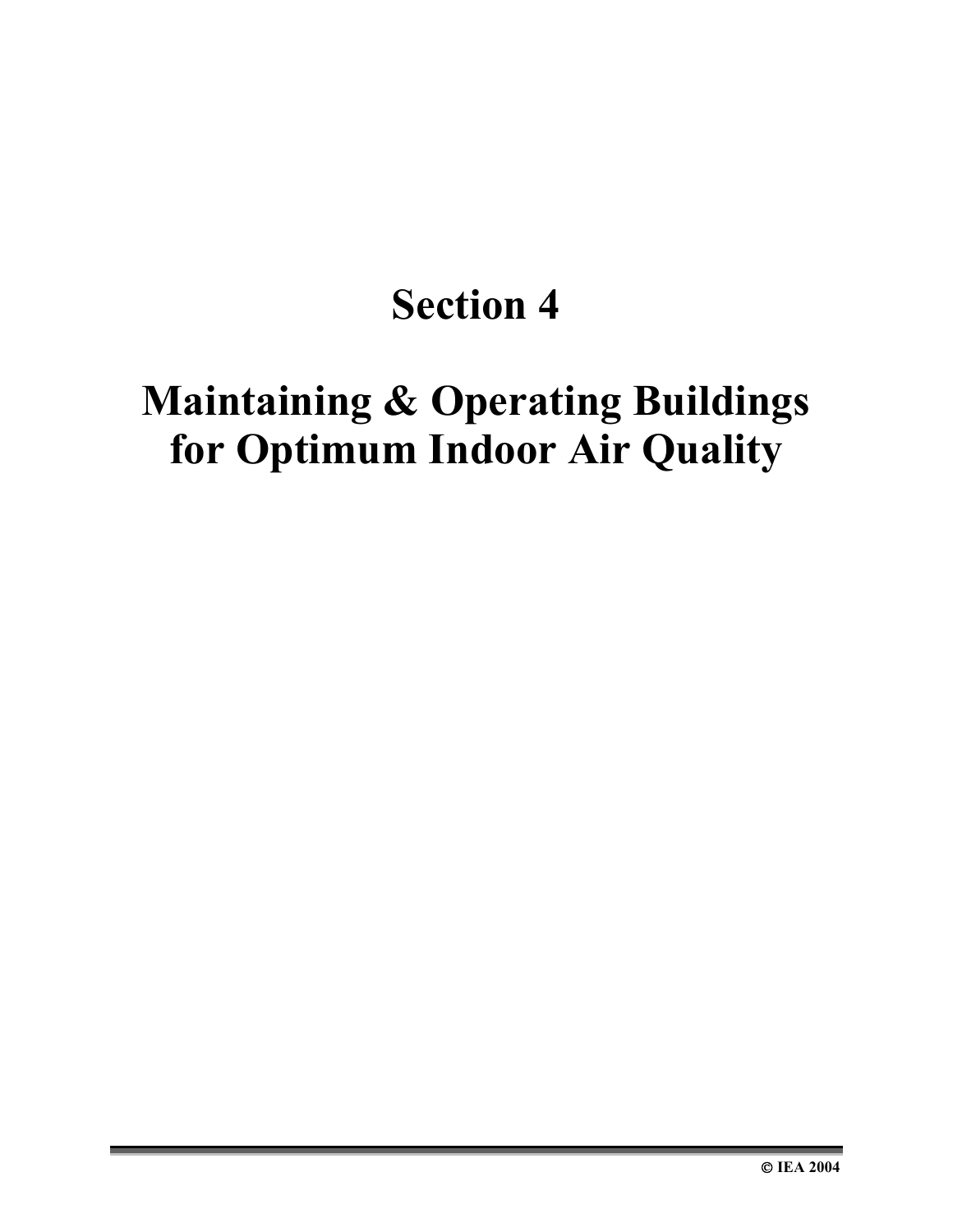### **Section 4: Maintaining & Operating Buildings for Optimum Indoor Air Quality**

### **A. Heating, Ventilation & Air Conditioning (HVAC) Maintenance Program**

- Mounds View Public Schools maintains its ventilation systems in each building per the Operating & Maintenance (O&M) Manuals designated for each building's specific air handling unit. The O & M manuals are located at the respective buildings.
- The energy management systems for the ventilation systems supplying each building are maintained by Johnson Controls. The Johnson Controls contact person for the District is Chris Boysen.
- **1.** Air Handling Unit (AHU) The following components of the air handling unit need inspection on a regular basis. This regular maintenance will vary greatly in the different types of air handling units. Service manuals for each air handling unit should be consulted for maintenance schedules. The discussion below concerns regular maintenance to components which is necessary to prevent indoor air quality concerns.
	- ♦ *Air Filtration System* Filters are primarily used to remove particles from the air. The type and design of a filter determine its efficiency at removing particles of a given size and the amount of energy needed to pull or push air through the filter. Filters are rated by different standards and test methods such as dust spot and arrestance which measure different aspects of performance. Most filters are rated by ASHRAE Standard 52.1-1992.

All dirt cannot be eliminated from the HVAC system; however, the amount of dirt present inside the HVAC system can be controlled by proper air filtration.

Filter information and the filter changing schedule for Mounds View Public Schools can be found in the hard copy of the IAQ Management Plan in the Risk Coordinator's Office.

♦ *Heating Coils* – The heating coils (reheat coils) are used to increase the temperature of the airstream in the ventilation system and are normally located downstream of the air filtration system. In some systems heating coils can be located anywhere in the HVAC system.

Heating coils should be inspected annually for accumulation of debris on the upstream side of the coils. These coils normally need to be thoroughly cleaned every 5-10 years. However, unit ventilator coils should be pressure washed on an annual basis.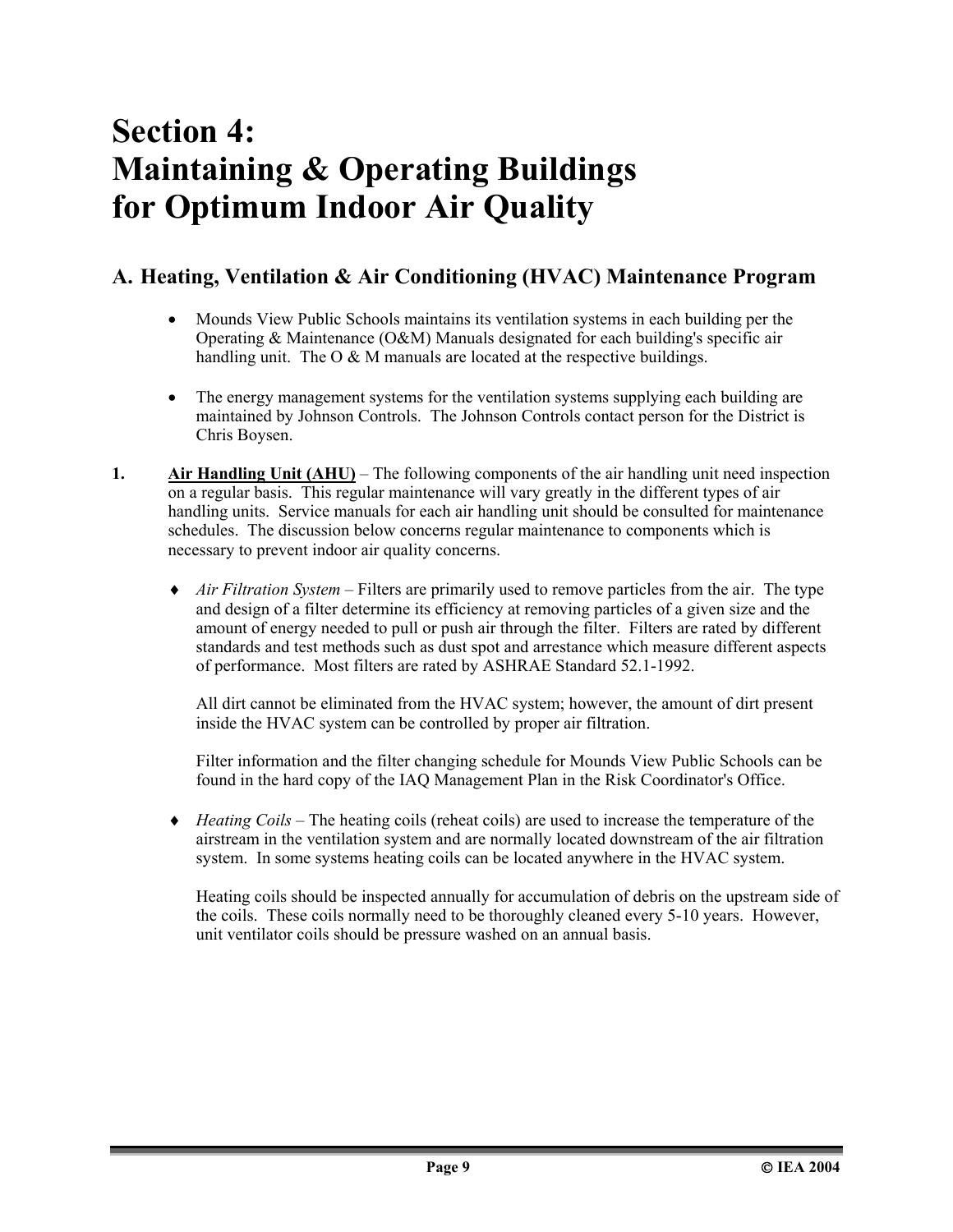♦ *Cooling Coils* – The cooling coils (evaporator coils) are used to decrease the temperature and humidity level of the airstream. During this cooling process, water will condense on to the cooling coils and drip into the dip pan located at the base of the cooling coils. Cooling coils resemble heating coils and are normally located immediately downstream of the heating coils.

During periods when the humidity levels outdoors are high (outdoor dew points at or above 60 degrees), the relative humidity inside the supply air ductwork in air-conditioned buildings can increase to levels above 70 percent. When outdoor dew points are above 60 degrees, the air entering the cooling coils is dehumidified and water condenses on the cooling coils and is drained away. Air leaving the cooling coils, when the outdoor dew point is above 60 degrees, is typically at a temperature of 50-60 degrees with a relative humidity of 90 percent plus. This environment is ideal for microbe growth if a suitable site for growth and food source exits. There are three potential growth sites in the cooling coil area.

- 1. The cooling coils Debris can build up on the coiling coils (especially on the upstream side of the coils) and act as a food source for the microbes.
- 2. The cooling coils drainage area Debris can build up in the drainage pans and act as a food source for the microbes to grow in this area.

## **FAQs**

#### *Should staff be allowed to bring a small humidifier into the school?*

Staff should not be allowed to bring a humidifier into the school. Individuals with a physician's prescription for a humidifier should consult with the school nurse and the maintenance personnel. Cool mist and ultrasonic humidifiers will not be allowed in schools. These types of humidifiers can become indoor sources of bacteria even with regular cleaning and disinfection.

Evaporative humidifiers reduce the risk of exposure to bacteria during their operation because no mist is put into the air. While the unit is being cleaned, there may be exposure to bacteria or fungi. Sampling of the water from an evaporative humidifier in an area with high paper use had significant levels of *Stachybotrys chartarum* (Neil Carlson, 1977).

Humidifiers may also over humidify a space and cause moisture condensation on cold services which can lead to mold growth.

In addition, the debris can block the drainage from the cooling coils and cause water to be sprayed or leaked on to the ductwork downstream from the cooling coils. Drainage systems which are not properly engineered will not drain and will allow standing water to accumulate in the drainage pans and/or adjacent ductwork. All drainage pans need to have a water trap (normally at least 3 inches deep) in the drainage system to prevent air from traveling up the drainage system, aspirating water into the airstream. Appropriate chemical tablets in the drain pans will also be helpful in limiting algae growth.

3. Ductwork downstream and adjacent to cooling coils - Any ductwork in areas where the relative humidity is greater than 70 percent has a good potential for undesirable microbe growth, if a suitable site for growth and a food source exists. The suitable site in many ventilation systems is the porous fibrous glass lining 10 feet upstream and all areas downstream of the cooling coils which the air has to pass by before being distributed throughout the building. The food source is any dust which travels with the air being circulated in the ventilation system which collects on the fibrous glass lined ductwork. The microbes grow on the dirt which has collected on the fibrous glass liner.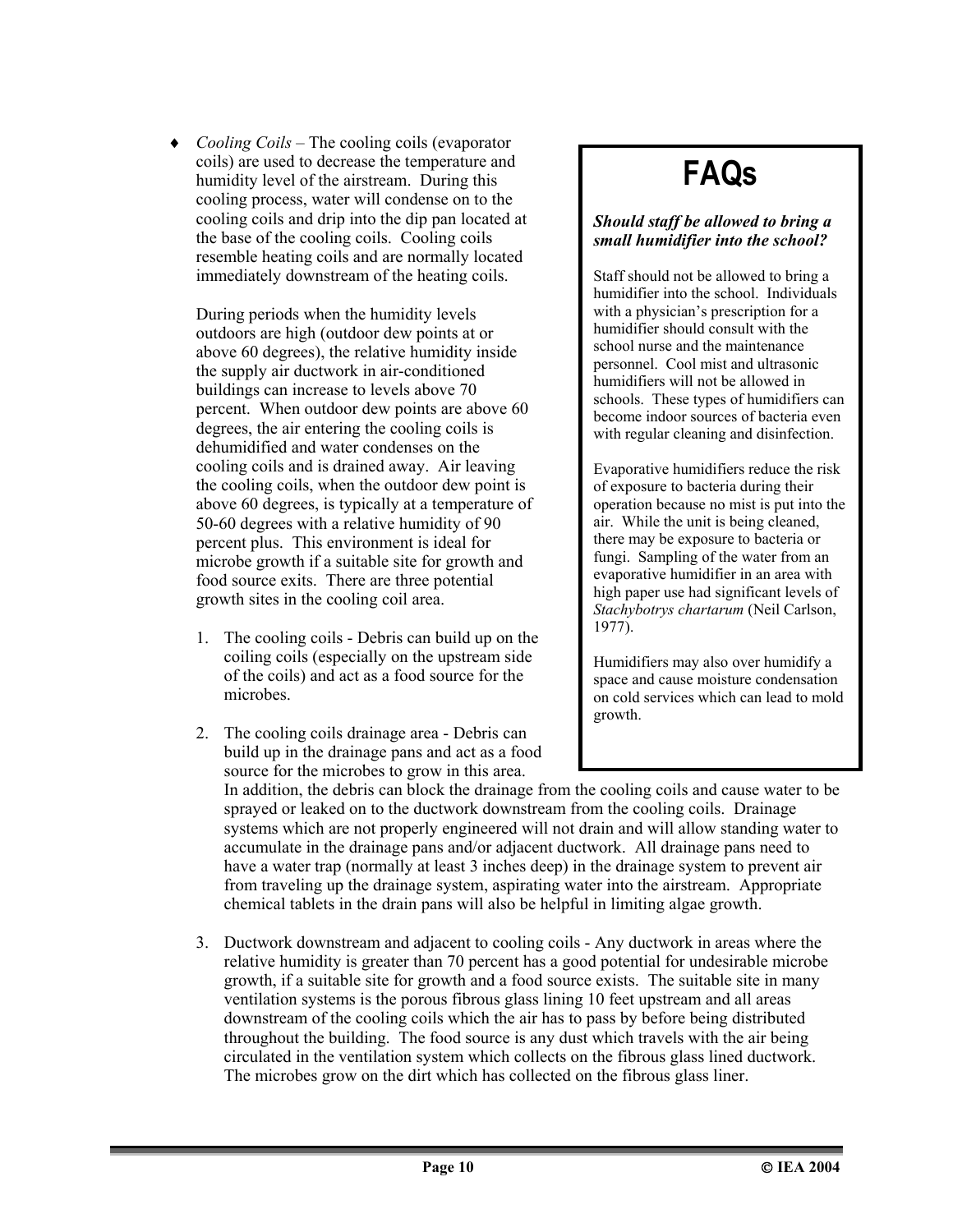Total elimination of microorganisms from buildings is not possible. The goal of building operations is to keep the population of microorganisms within reasonable levels. All buildings should have easy access "clean-out doors" upstream and downstream of cooling coils. The three areas mentioned above need to be cleaned with a cleaning solution in March or April and September or October of each year. This cleaning needs to include ductwork 5 feet upstream and downstream of the cooling coils. This cleaning need only occur in September or October in buildings using high efficient filters, ASHRAE dust spot efficiency greater than 60 percent.

**Note**: Remove/cover up/coat any fibrous glass interior liners which are present within ten feet upstream and downstream of the cooling coils before cleaning is done in this area. Porous fibrous glass liner are difficult/impossible to clean and should not be present in areas adjacent to cooling coils.

#### **B. Outdoor Air Concerns**

In the 19th century it was concluded that 30-40 cubic feet per minute (CFM) of outside fresh air, per person was needed in a building. In the early 20th century the New York School of Comfort recommended 15-20 cfm. Early building codes recommended and/or required 15-25 cfm per person.

The criteria for evaluating indoor air quality has changed over the years. Two organizations have mandatory requirements on fresh air in office areas, the State of Minnesota Building Code (applies to all cities with a population over 2500 and to all areas of 12 counties) and the Minnesota Occupational Safety and Health regulations (MOSHA) which apply statewide.

Minnesota State Building Code - ASHRAE (The American Society of Heating, Refrigerating, and Air-Conditioning Engineers, Inc.) proposed a guide on outdoor fresh air requirements in buildings in 1973. This guide, with some modifications, was adopted by the State of Minnesota Building Code in 1976 and was the standard until May, 1991, when ASHRAE 62-1989 became the enforceable standard. These new requirements apply to all new buildings and older buildings which have major renovations to their heating, ventilation and air conditioning systems.

What the old building code, which still applies to most buildings, stated was that the outdoor fresh air requirements for a typical office area should be 7 1/2 cfm (cubic feet per minute) of outside air per occupant. There are different ventilation requirements for other types of occupied spaces such as classrooms and conference rooms. Buildings complying with the old code, should maintain the carbon dioxide concentration in occupied spaces (where the source of the carbon dioxide is people's exhaled breath) below an average of 1,700 ppm.

The ASHRAE 62-1989 requirements are 20 cfm of outside air per expected occupant in office areas, conference rooms, and 15 cfm per expected occupant in reception areas and classrooms. Buildings complying with these regulations should maintain the carbon dioxide concentrations in occupied spaces (where the source of the carbon dioxide is people's exhaled breaths) under most operating conditions below 1000 ppm.

Minnesota Occupational Safety and Health Regulations (MOSHA) which were adopted from the Minnesota Industrial Commission in 1972, regulate the amount of fresh air that must be provided and distributed in all workrooms. This is covered under Minnesota Rules 5205.01109 "Workroom Ventilation and Temperature." This regulation states the following: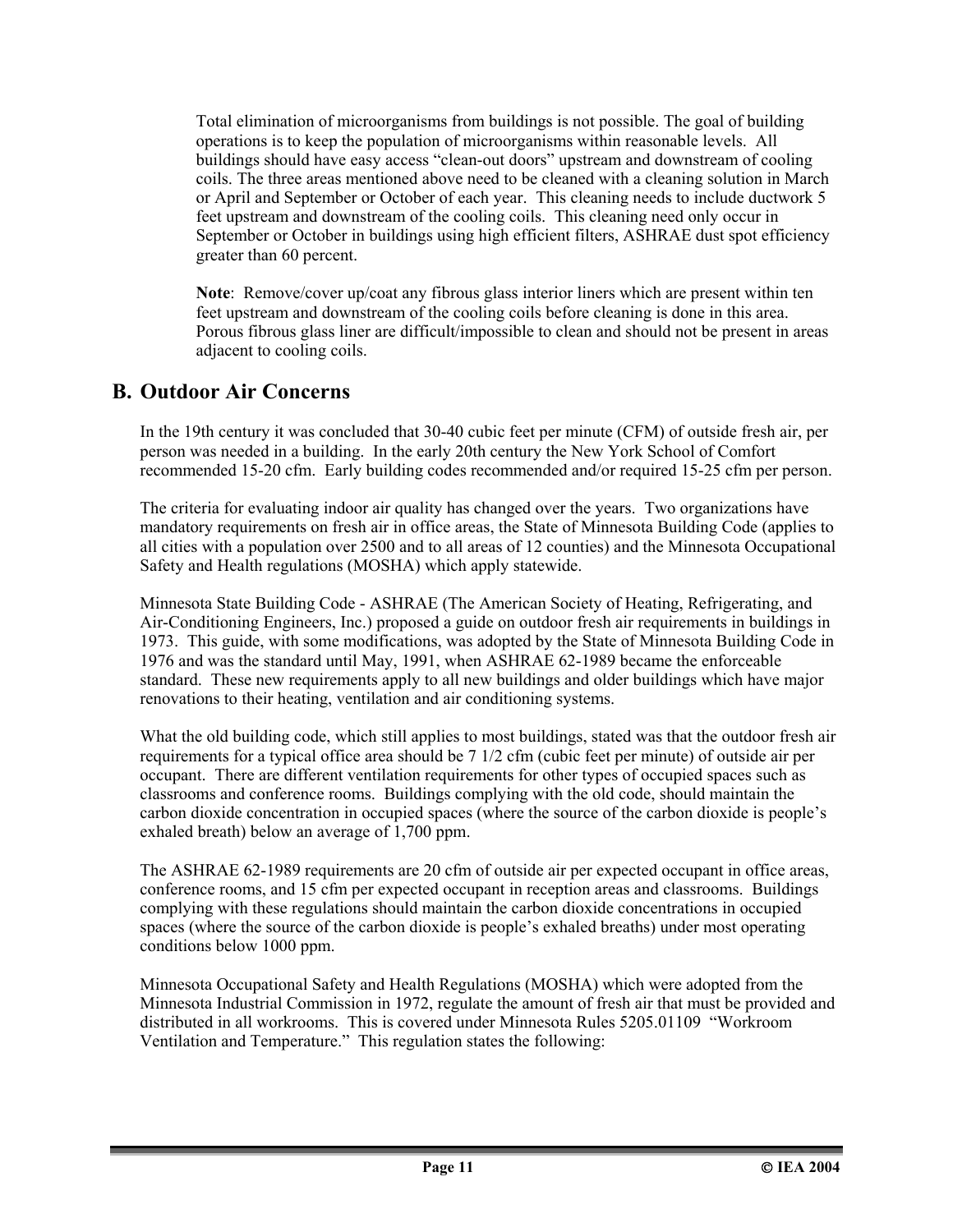Subpart 1. Air. Air shall be provided and distributed in all workrooms as required in this code, unless prohibited by process requirements. Outside air shall be provided to all workrooms at the rate of 15 cubic feet per minute per person.

Mounds View Public Schools uses the guidelines established by the Environmental Protection Agency in its "Tools For Schools" packet to calculate the amount of outside air being supplied to each individual. The following provides the formulas used to calculate the amount of outside air per person and a layout of a typical HVAC system.

| Using $CO2$                            |                                                                   |  |
|----------------------------------------|-------------------------------------------------------------------|--|
| Outside Air $(CFM)$ =                  | $[CR - CS]$ x Total Airflow (CFM)                                 |  |
|                                        | $[CR - CO]$                                                       |  |
| <b>Using Temperature</b>               |                                                                   |  |
| Outside Air $(CFM)$ =                  | $[T_{return\ air}] - [T_{mixed\ air}] \times Total Airflow (CFM)$ |  |
|                                        | $[T_{return\ air}] - [T_{outdoor\ air}]$                          |  |
| $CFM$ per person $=$                   | Outdoor Air (CFM)                                                 |  |
|                                        | $#$ of room occupants                                             |  |
| <b>CR</b><br>$CO2$ in return air (ppm) |                                                                   |  |
| <b>CS</b>                              | $CO2$ in supply air (ppm)                                         |  |
| CO <sub>.</sub>                        | $CO2$ in outside air (ppm), typically 300-450 ppm                 |  |
| <b>Total Airflow</b><br>$=$            | Airflow measured at the diffusers (CFM)                           |  |

#### **Ventilation Rate Calculations (Outside Air, CFM per person)**

T = Temperature in degrees Fahrenheit

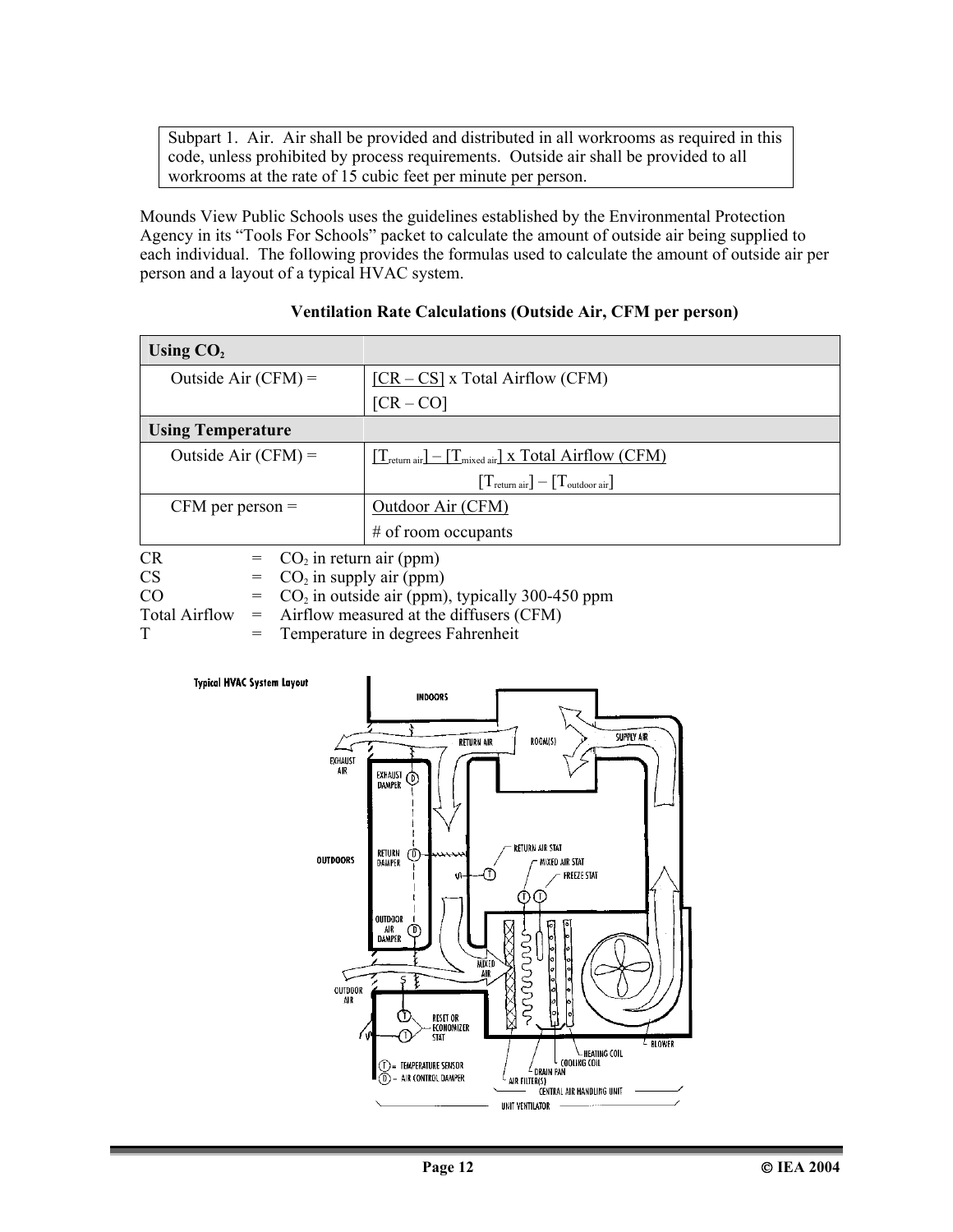**A Note About Carbon Dioxide as a Measurement of Ventilation**. Carbon dioxide is a normal constituent of exhaled breath and can be used as a screening technique to evaluate whether adequate quantities of fresh outdoor air are being introduced into a building or work area. The outdoor, ambient concentration of carbon dioxide is usually 300-425 ppm (parts per million). Usually the carbon dioxide level is higher inside than outside, even in buildings with few complaints about indoor air quality.

In building areas, where there are sources of carbon dioxide besides peoples' exhaled breaths, the above guidelines cannot be used. Other sources can include exhaust gas from kilns, internal combustion engines, and dry ice. Under these conditions the OSHA standard on carbon dioxide needs to be used to determine whether adequate fresh air is being provided. The OSHA standard on carbon dioxide is an 8-hour time weighted average of 10,000 ppm with a short-term 15-minute average limit of 30,000 ppm.

RECORDKEEPING: Director of Buildings and Grounds and individual building lead custodian will develop a recordkeeping schedule for preventive maintenance of HVAC systems. This system will be based on recommendations by the manufacturer and information contained in the IAQ Management Plan.

HVAC RUNTIME: **All mechanical ventilation should be in operation one hour before and one hour after regular school hours and during custodial cleaning. Additionally, mechanical ventilation should run in areas of partial building usage for school or community groups and no less than one hour after that occupancy.**

### **C. Temperature Concerns**

The sense of thermal comfort (or discomfort) results from an interaction between temperature, relative humidity, air movement, clothing, activity level and individual physiology. Temperature and relative humidity measurements are indicators of thermal comfort.

Temperature and humidity directly affect thermal comfort. There is considerable debate among researchers, indoor air quality professionals and health professionals concerning recommended levels of relative humidity; however, the humidity levels recommended by different organizations generally range between 20 and 60 percent relative humidity.

The following table was adapted from the ASHRAE Standard 55-1992, Thermal Environmental Conditions for Human Occupancy.

| <b>Acceptable Ranges of Temperature &amp; Relative Humidity</b><br><b>During Summer &amp; Winter Months</b> |                           |                           |  |
|-------------------------------------------------------------------------------------------------------------|---------------------------|---------------------------|--|
| <b>Relative Humidity</b>                                                                                    | <b>Winter Temperature</b> | <b>Summer Temperature</b> |  |
| 20%                                                                                                         | $69.0 - 76.5$             | $74.5 - 80.5$             |  |
| 30%                                                                                                         | $68.5 - 76.0$             | $74.0 - 80.0$             |  |
| 40%                                                                                                         | $68.5 - 75.5$             | $73.5 - 79.5$             |  |
| 50%                                                                                                         | $68.5 - 74.5$             | $73.0 - 79.0$             |  |
| 60%                                                                                                         | $68.0 - 74.0$             | $72.5 - 78.0$             |  |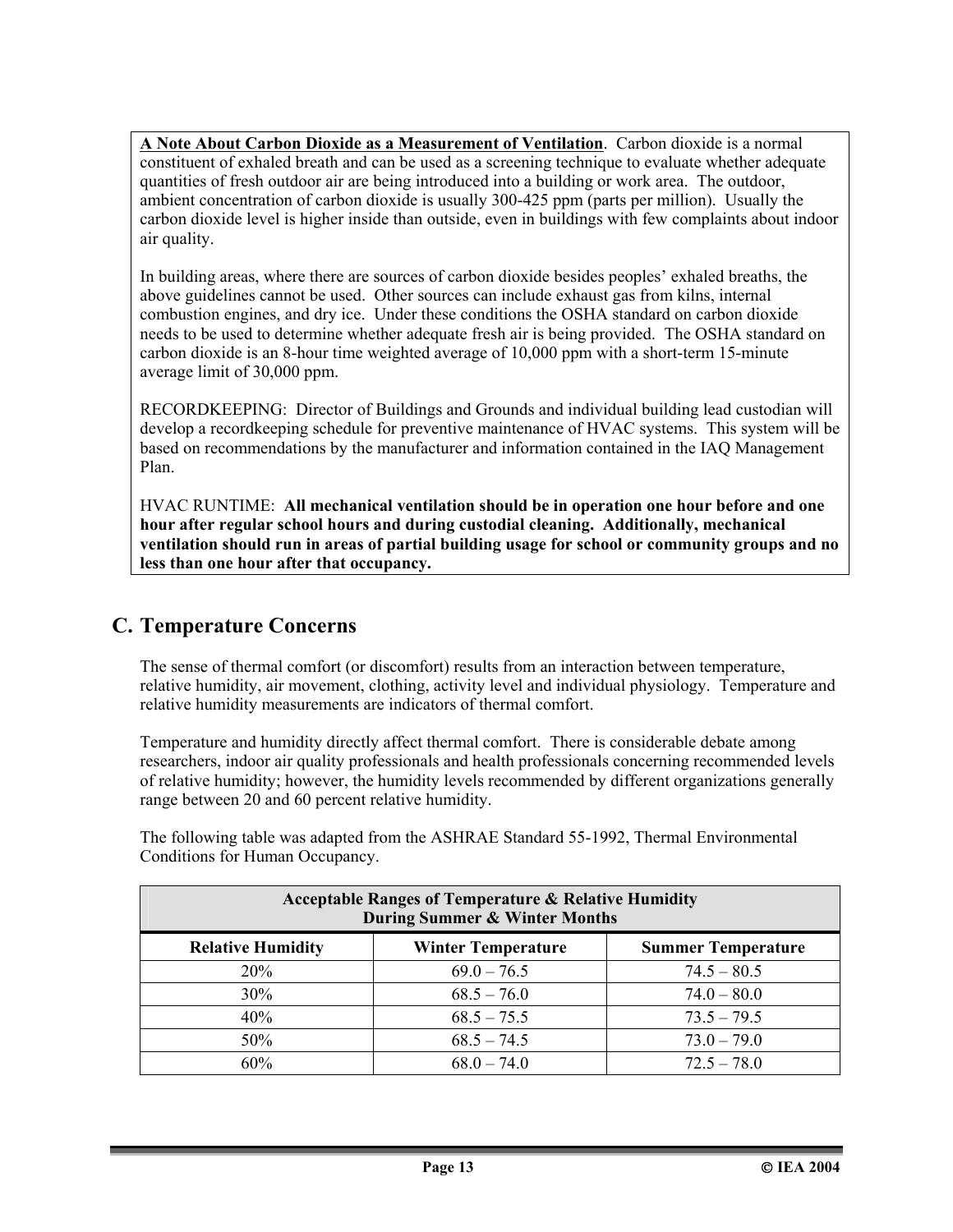The relative humidity levels inside school buildings in Minnesota during the spring, summer and fall tends to be in the range of 30-60 percent and will vary depending on outdoor humidity levels. In the winter months, the relative humidity levels vary a great deal and are normally in the range of 5-40 percent in buildings which do not humidify the air. In buildings which humidify the air, the relative humidity levels are normally in the 20-40 percent range.

In Minnesota, it is recommended that summer temperatures should be 72-78 degrees with a relative humidity of 20-50 percent. The fall, winter and spring temperatures should be 70-74 degrees with a relative humidity of 20-50 percent.

Relative humidity in excess of 50 percent can potentially cause bioaerosol problems (growth of fungi, molds, bacteria, pollen) with building materials or furnishings in the occupied areas.

Note: Due to the existing design of most HVAC systems in the District, it is very possible that relative humidity may drop below 20% during the heating season. The dry air will dehydrate the mucous membrane. Remind building occupants to practice self-management by hydrating themselves by drinking 6-8 glasses (8 oz.) of water daily.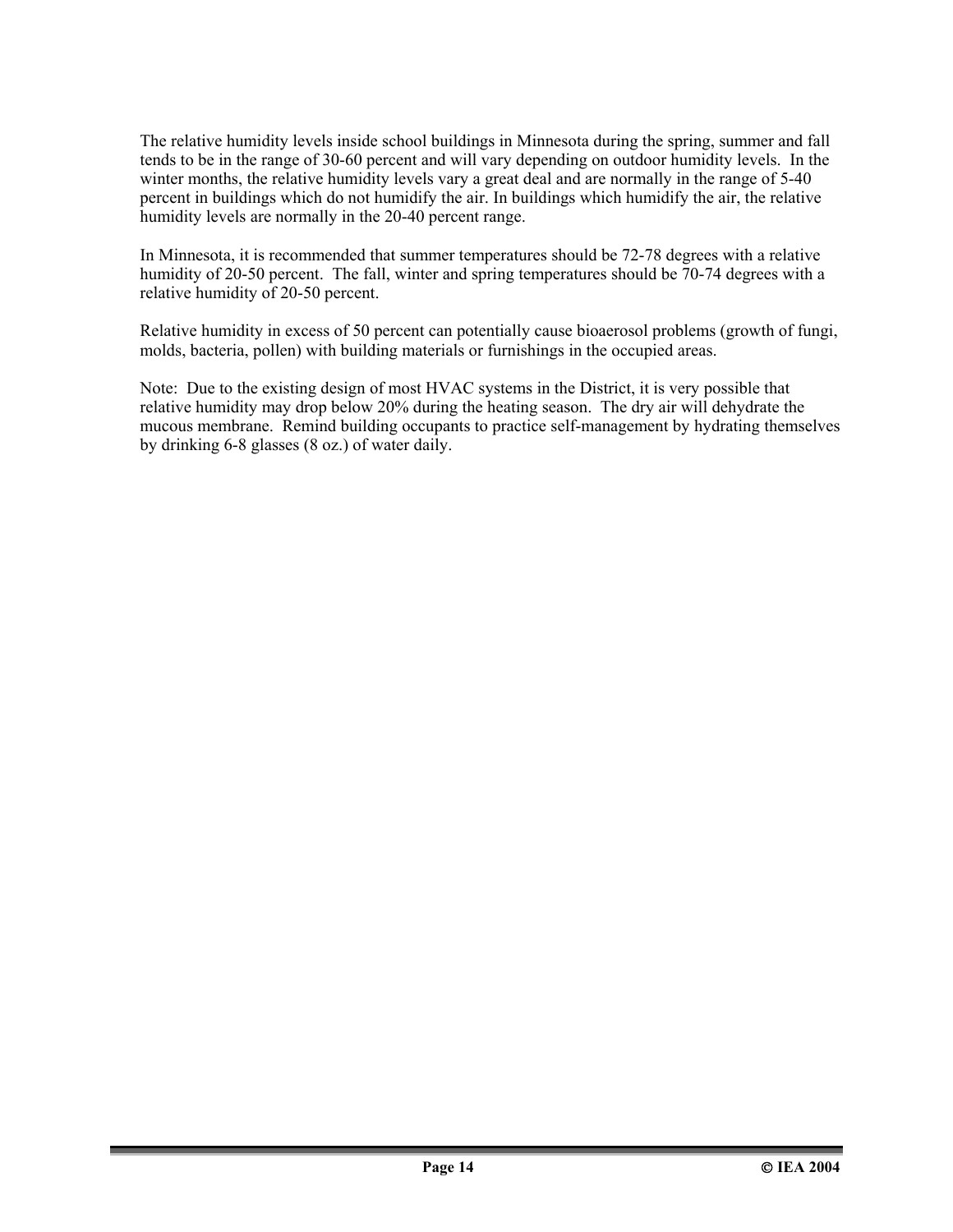## **Section 4: Mounds View AHU Filtration Data**